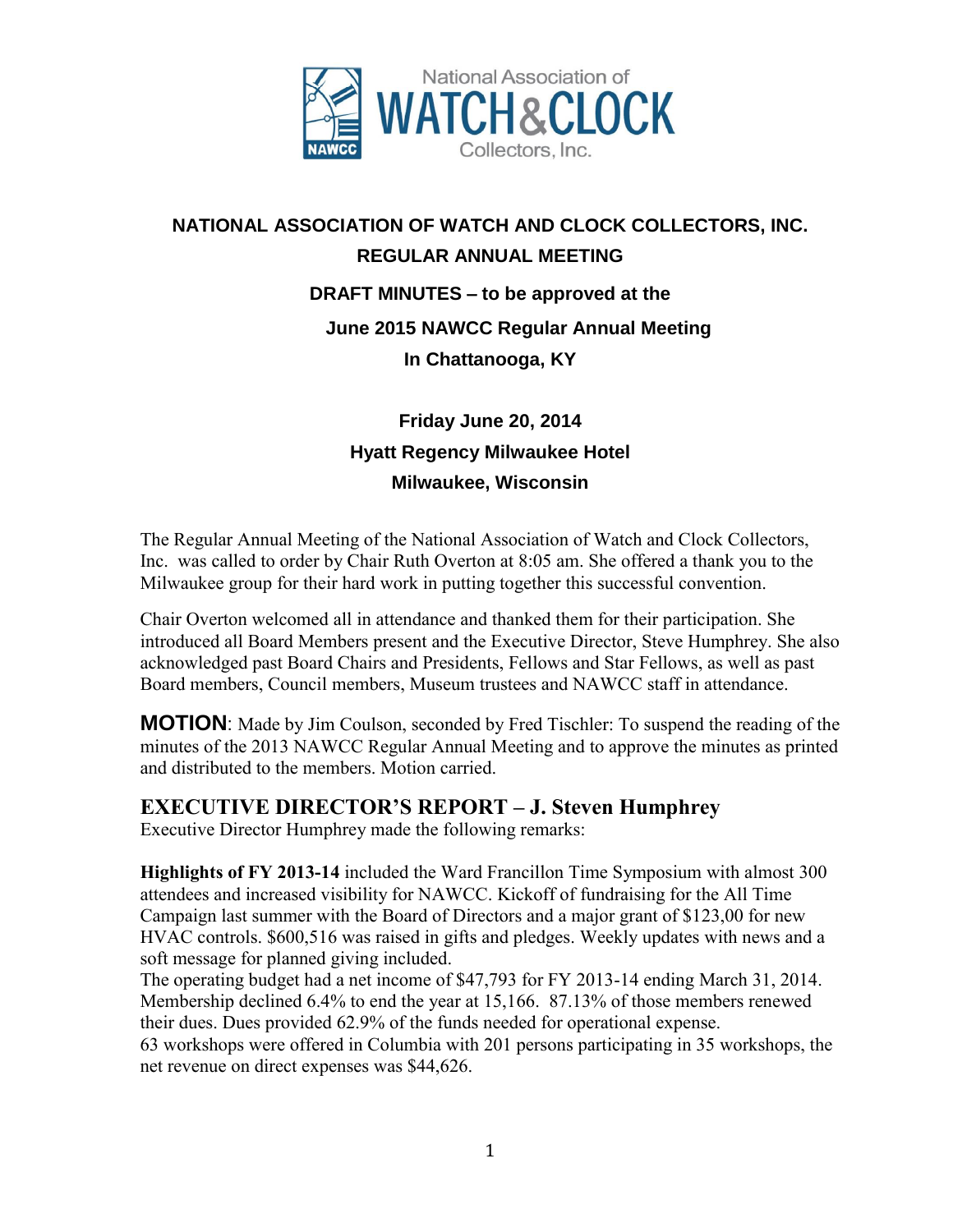Chapter 60 donated funds to purchase a new webserver so that our nawcc.org. and other online sites, except the message board, could be on a modern fast server; the message board was provided its own standalone server.

**Looking forward to FY 2014-2015.** Membership recruitment is the biggest challenge that we must address ASAP.

More and more of our education programs are going online. Nine symposium lectures are online. The Batteries, Bands and Bracelets course is ready. An introductory clock course is being edited and software integration is being completed. Workshops are being expanded with new topics being tried and new instructors being recruited. ScholarLab is not up and running as yet.

Websites continue to be refined and updated, new calendars have been developed for events, workshops and online programs, a new business directory is being designed.

The 2014 Ward Francillon Time Symposium will be held in Ft. Lauderdale in October, topic to be French Clocks.

**TREASURER**"**S REPORT** – In the absence of the Treasurer, Executive Director

Humphrey stated that the Certified Audit Report by Ross Buehler Falk, LLP will be available on line within the next 30 days.

Director Goosby reported on the progress of the "For All Time" Endowment and Capital Fundraising Campaign, 1.6 Million dollars have been pledged towards the goal of 7.5 million dollars.

## **BOARD OF DIRECTORS CHAIR**'**S REPORT - Ruth Overton**

Board Chair Overton made the following remarks regarding some of the activities of the past year. The Endowment and Capital Fund Raising has been a major focus of the Board. A goal is set of 7.5 million dollars with 6 million to be added to our endowments by the NAWCC 75th anniversary in 2018.

Fiscal year 2014 ended March 31 on a balanced budget with a small surplus. This was accomplished by a devoted executive director, controller and staff. A balanced budget was approved for FY 2015.

Two different forms of electronic meetings in the non-physical months that can be viewed by the membership are Real-Time meetings (such as GoToMeeting) and Message Board Meetings.

A Board Bylaws recommendation regarding clarification on bylaw amendments was approved and will be presented to the membership on the 2015 election ballot for approval. Also the Board addressed and approved several up dates on various Standing Rules to comply with current practices.

The Board is dedicated this year to move forward in our endeavor to increase our endowments though our fundraising efforts, to stabilize our loss in membership, move forward with our educational efforts to benefit the members and the public, to strengthen our chapters and improve our regional and national conventions.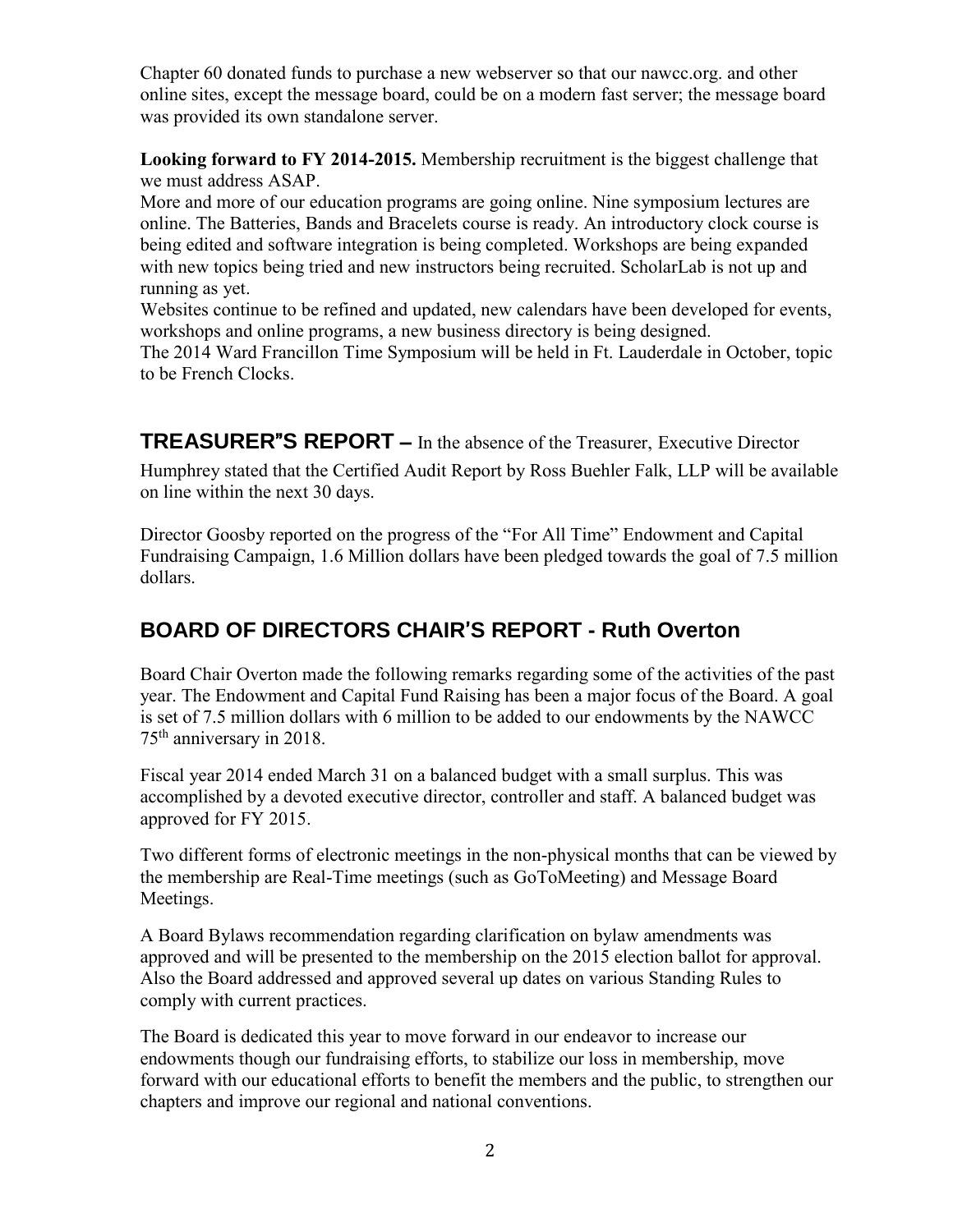Board Chair Overton also remarked on the actions taken by the Board of Directors during the June 17 and 18, 2014: meeting:

\*Heard reports from the Executive Director and several Committee Chairs and accepted written reports from all chairs, Board officers and staff.

**Note:** All reports will be published in full in the next available publication of the *Watch and Clock Bulletin.*

\*Accepted the FY 2014 Financial Audit Report as prepared by Ross, Buehler and Falk LLD of Lancaster, PA.

**Note:** The audited financial report may be viewed on the NAWCC website under NAWCC Documents within the next 30 days.

\*Approved authority for the Bylaws and Procedures Committee to archive superceded motions.

\*A motion proposing a new category of membership failed.

\*Held discussion on future direction of the Research Committee. Further study is to be done by the Executive Director and Board Chair.

\*Heard presentations from two membership/marketing consulting firms.

\*Authorized a committee of three Board members to study the marketing firms and make a recommendation to the Board within 30 days. Committee consists of the Executive Director, Endowment Chair and the Membership Chair.

\*A Bylaws change was approved authorizing the Nominations and Elections Committee responsibility regarding the design of election ballots.

**Note:** The Bylaws change will appear on the 2015 Election Ballot for membership approval.

\*Heard presentation on progress of the "For All Time" Endowment and Capital Fundraising Campaign.

\*Approved date of July 23, 2014 for a Go-To-Meeting electronically for the next NAWCC Board of Directors meeting.

\*Approved dates of November 20-22, 2014 for the next physical NAWCC Board of Directors meeting to be held at Corporate Headquarters, Columbia, PA.

\*Approved a Special Committee to be appointed by the Board Chair to search for candidates to fill the vacant Development Committee and Symposium Committee chairs and to determine committee chairs needed for the next Board term starting June 2015. Appointed were Gene Volk, Chair, Jerry Thornsberry and Tom Bartels.

\*Reviewed the 2014-2016 NAWCC Vision Plan. The plan was referred back to the individual task force committees for refining with Chet Ekstrand as coordinator. Revised plan is to be presented to the Board within 45 days.

\*Approved that preliminary and final budgets for national conventions shall be balanced but not require any special amount of profit.